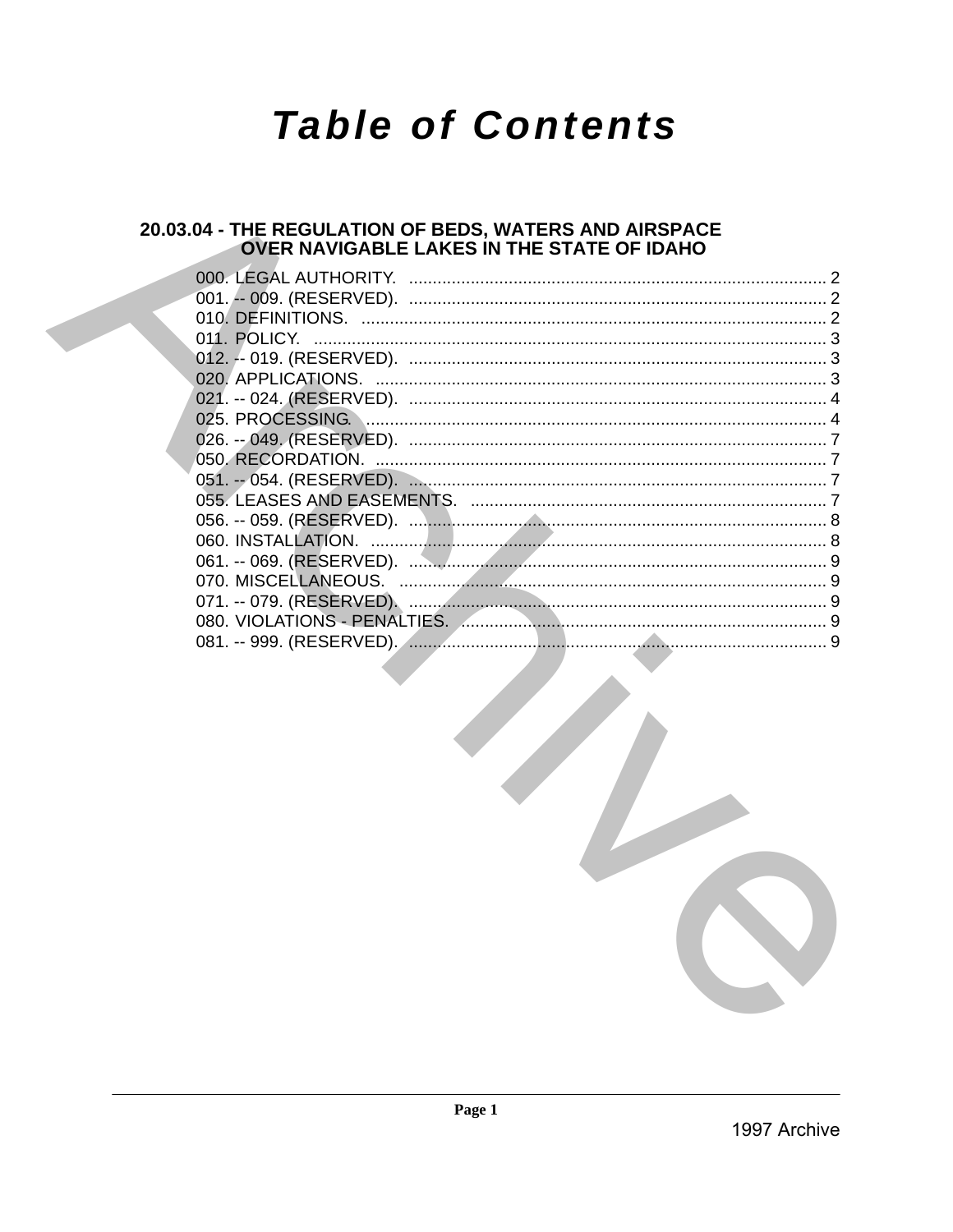#### **IDAPA 20 TITLE 03 Chapter 04**

#### **20.03.04 - THE REGULATION OF BEDS, WATERS AND AIRSPACE OVER NAVIGABLE LAKES IN THE STATE OF IDAHO**

#### <span id="page-1-1"></span>**000. LEGAL AUTHORITY.**

Following notice and hearing, and pursuant to the powers contained, inter alia, in Sections 58-104(9) and 58-1301, et seq., Idaho Code, the State Board of Land Commissioners hereby adopts these rules for the regulation of the beds, waters and airspace over navigable lakes in the state of Idaho. (9-13-90)

<span id="page-1-2"></span>**001. -- 009. (RESERVED).**

#### <span id="page-1-3"></span>**010. DEFINITIONS.**

01. Artificial High Water Mark. The high water elevation above the natural or ordinary high water mark resulting from construction of man-made dams or control works and impressing a new an higher vegetation line.  $\ln 2$  (9-13-90)

02. Beds of Navigable Lakes. The lands lying under or below the "natural or ordinary high water mark" of a navigable lake and, for purposes of these rules only, the lands lying between the natural or ordinary high water mark and the artificial high water mark, if there be one. (9-13-90) mark and the artificial high water mark, if there be one.

03. Board. The Board of Land Commissioners of the State of Idaho or its authorized representative. (9-13-90)

04. Commercial Navigational Encroachment. A navigational encroachment for the use of which patrons pay a fee. (9-13-90)

| 05. | Department. The Department of Lands. | $(9-13-90)$ |
|-----|--------------------------------------|-------------|
|     |                                      |             |

06. Director. The director of the Department of Lands or his designee. (9-13-90)

<span id="page-1-0"></span>07. Encroachments in Aid of Navigation. And includes docks, piers, floats, pilings, breakwaters, boat ramps, channels or basins, and other such aids to navigability on, in or above the beds or waters of a navigable lake. The term "encroachments in aid of navigation" may be used interchangeably herein with the term "navigational encroachments." (9-13-90) **20.03.04 - FREE REQUIATION OF REPS, WATER SAND AREPACT<br>
1998. LARGER ATTICH DETTY.**<br> **1998. LARGER ATTICH DETTY.**<br> **1998. LARGER ATTICH DETTY.**<br> **1998. LARGER ATTICH DETTY.**<br> **1999. ARCHIVE DETTY.**<br> **1999. AR** 

08. Encroachments Not in Aid of Navigation. Includes all other encroachments on, in or above the beds or waters of a navigable lake, including landfills, bridges, utility and power lines, or other structures not constructed primarily for use in aid of navigation. It shall also include float homes moored permanently or in any one place for a substantial period of time and used as either a permanent or temporary place of abode or residence. (9-13-90)

09. Line of Navigability. A line located at such distance below the low water mark as will afford that the draft for water craft customarily in use on that particular body of water. (9-13-90) sufficient draft for water craft customarily in use on that particular body of water.

10. Low Water Mark. That line or elevation on the bed of a lake marked or located by the average low water elevations over a period of years and marks the point to which the riparian or littoral rights of adjoining land owners extend as a matter of right, in aid of their right to use the waters of the lake for purposes of navigation. (9-13-90)

11. Natural or Ordinary High Water Mark. The high water elevation in a lake over a period of years, uninfluenced by man-made dams or works, at which elevation the water impresses a line on the soil by covering it for sufficient periods to deprive the soil of its vegetation and destroy its value for agricultural purposes. sufficient periods to deprive the soil of its vegetation and destroy its value for agricultural purposes.

Navigable Lake. Any permanent body of relatively still or slack water, not privately owned and not a mere marsh and capable of accommodating boats or canoes and includes man-made reservoirs except where the jurisdiction thereof is asserted and exclusively assumed by a federal agency. (9-13-90)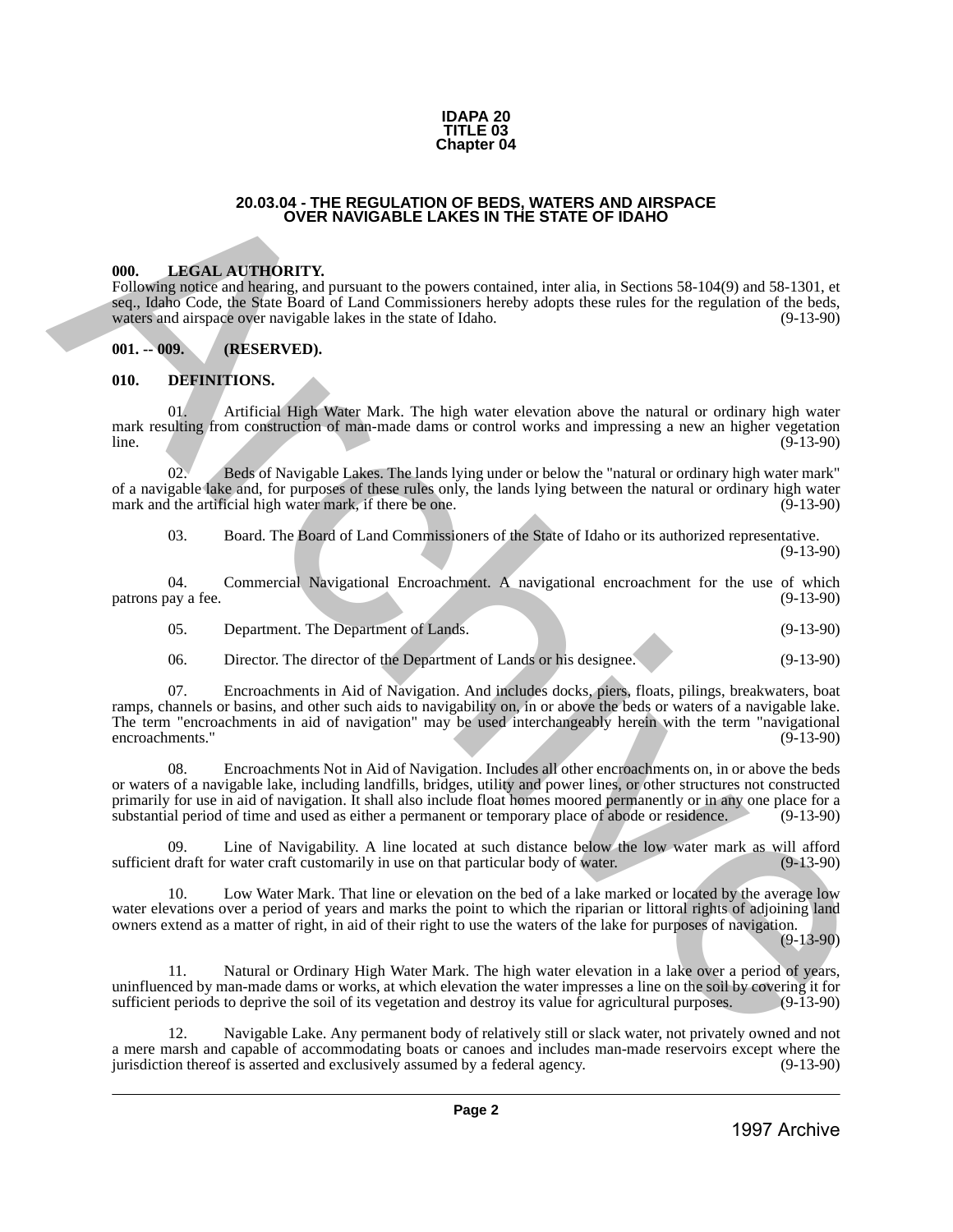13. Party. Each person or agency named or admitted as a party, or property seeking and entitled as of eedmitted as a party to a hearing on an application for an encroachment. (9-13-90) right to be admitted as a party to a hearing on an application for an encroachment.

14. Person. Any individual, partnership, association, company, corporation, municipality, county, state 1 agency, or other entity. (9-13-90) or federal agency, or other entity.

15. Plans. Maps, sketches, engineering drawings, aerial and other photographs, word descriptions, and specifications sufficient to describe the extent, nature and approximate location of the proposed encroachment and the proposed method of accomplishing the same. (9-13-90)

16. Riparian or Littoral Rights. Only the rights of owners or lessees of land adjacent to navigable lakes and to maintain their adjacency to the lake and to make use of their rights as riparian or littoral owners or lessees in building or using aids to navigation but does not include any right to make any consumptive use of the waters or to remove bed materials from state-owned lake. (9-13-90)

17. Submerged Lands. The state-owned beds of navigable lakes, rivers and streams below the natural ry high water marks. (9-13-90) or ordinary high water marks.

18. Uplands. The land bordering on navigable lakes, rivers and streams. (9-13-90)

## <span id="page-2-0"></span>**011. POLICY.**

01. Environmental Protection and Navigational or Economic Necessity. It is the express policy of the State of Idaho that the public health, interest, safety and welfare requires that all encroachments upon, in or above the beds or waters of navigable lakes of the state be regulated in order that the protection of property, navigation, fish and wildlife habitat, aquatic life, recreation, aesthetic beauty and water quality be given due consideration and weighed against the navigational or economic necessity or justification for, or benefit to be derived from the proposed encroachment. Moreover, it is the responsibility of the State Board of Land Commissioners to regulate and control the use or disposition of state-owned lake beds, so as to provide for their commercial, navigational, recreational or other public use. (9-13-90) public use.  $(9-13-90)$ 1998 bis manner than the measurement of the third is a control of the measurement of the measurement of the measurement of the measurement of the measurement of the measurement of the measurement of the measurement of the

No Encroachments Without Permit. No encroachment on, in or above the beds or waters of any navigable lake in the state shall hereafter be made unless approval therefore has been given as provided in these rules. (9-13-90)

## <span id="page-2-1"></span>**012. -- 019. (RESERVED).**

## <span id="page-2-2"></span>**020. APPLICATIONS.**

01. Encroachment Applications. No person shall hereafter make or cause to be made any encroachment on, in or above the beds or waters of any navigable lake in the state of Idaho without first making application to and receiving written approval from the director. The placing of dredged or fill material, refuse or waste matter intended as or becoming fill material, on or in the beds or waters of any navigable lake in the state of Idaho shall be considered<br>an encroachment and written approval by the director is required. (9-13-90) an encroachment and written approval by the director is required.

02. Other Permits. Nothing in these rules shall excuse a person seeking to make an encroachment from obtaining any additional approvals lawfully required by federal, local or other state agencies. (9-13-90)

03. Repairs, Replacement. Approval is not required to clean, maintain or to make repairs to an existing encroachment, but approval is required to replace, enlarge or extend an existing encroachment. Replacing the top or deck of a dock, wharf or similar structure shall be considered a repair; replacing of winter damaged or wind and water damaged pilings or float logs used to maintain existing encroachments in position shall be considered a repair. Redredging a channel or basin shall be considered a replacement and a permit is necessary unless redredging is authorized by the outstanding permit. (9-13-90) authorized by the outstanding permit.

04. Forms, Filing. Applications must be in writing on forms provided by the department or copies.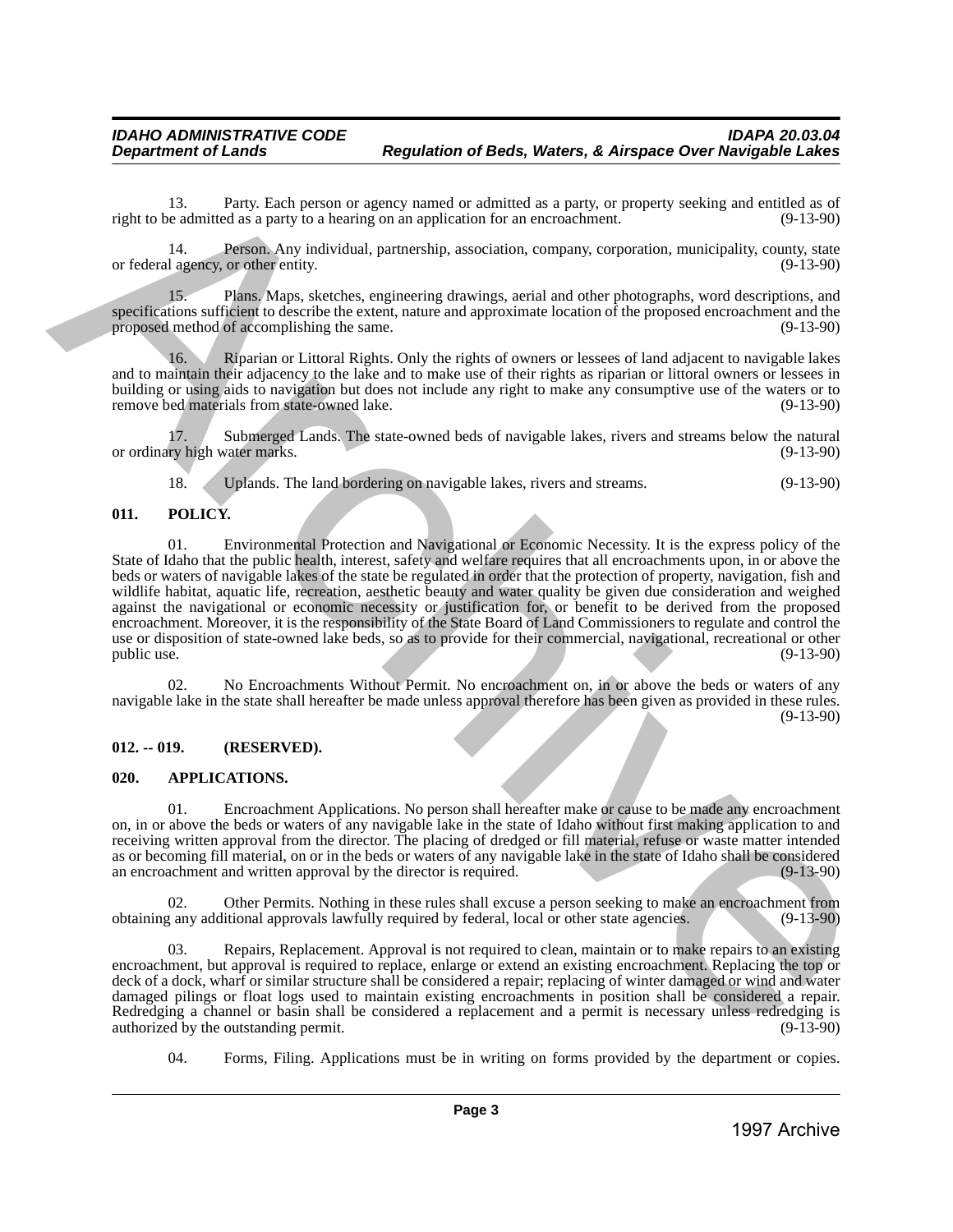Applications and plans shall be filed in the office of the department in Boise, together with filing fees and costs of publication where required by these rules, except that applications and plans for noncommercial navigational encroachments may be filed at any supervisory field office. Plans shall include references to the relationship of the proposed encroachments to the various water surface elevations of the lake, the line of navigability, and the use to be made of the bed as well as the relationship of the proposed encroachment to the lake boundary and vicinity thereof at the place of encroachment. If plans are larger than eight and one-half (8 1/2) by fourteen (14) inches, a transparent copy must be furnished. Costs of preparation of the application, including all necessary maps and drawings, shall be paid by the applicant. (9-13-90) Application and plus alternative and the value of the spherical state of the spherical state of the spherical state of the spherical state of the spherical state of the spherical state of the spherical state of the spheri

a. Applications for nonnavigational encroachments and commercial navigational encroachments must be submitted or approved by the riparian or littoral owner or, if the encroachment will lie over or upon private lands between the natural or ordinary high water mark and the artificial high water mark, the application must be submitted or approved by the owner of such lands. Where the owner is not the applicant, the application shall bear the owner's signature as approving the encroachment prior to filing. (9-13-90) signature as approving the encroachment prior to filing.

b. Applications for noncommercial navigational encroachments associated with private or public uplands must be signed by the riparian or littoral owner or his lessee, or by the owner or lessee of private lands between the natural or ordinary high water mark, and the artificial high water mark, seeking approval to make the encroachment. Owners of riparian or littoral lands or of the aforesaid private lands not making or joining in the application shall be considered adjacent property owners entitled to notice under Subsection 006.02, where the encroachment is on or over such riparian or littoral or other private lands. (9-13-90) encroachment is on or over such riparian or littoral or other private lands.

c. Applications for noncommercial navigational encroachments intended to improve waterways for navigation and other recreational uses by members of the public may be filed by any municipality, county, state, or federal agency, or other entity empowered to make such improvements. (9-13-90) federal agency, or other entity empowered to make such improvements.

d. The following applications shall be accompanied by a nonrefundable filing fee of two hundred-fifty dollars (\$250), together with a deposit toward the cost of newspaper publication, which deposit shall be determined<br>by the director at the time of filing: (9-13-90) by the director at the time of filing:

|                      | Nonnavigational encroachments;             |  | $(9-13-90)$ |
|----------------------|--------------------------------------------|--|-------------|
| $\cdot \cdot$<br>11. | Commercial navigational encroachments; and |  | $(9-13-90)$ |

iii. Navigational encroachments extending beyond the line of navigability. (9-13-90)

e. Applicants shall pay any balance due on publication costs before written approval will be issued.<br>artment shall refund any excess at or before final action on the application. (9-13-90) The department shall refund any excess at or before final action on the application.

f. Application for a permit for any noncommercial navigational encroachment not extending beyond the line of navigability shall be accompanied by a nonrefundable filing fee of fifty dollars (\$50).

g. No publication cost is required for application for noncommercial navigational encroachment not extending beyond the line of navigability or for application for installation of buried or submerged water intake lines and utility lines. (9-13-90) and utility lines.

h. Applications and plans shall be stamped with the time and date of filing. (9-13-90)

i. Incomplete applications and applications not in proper form or not accompanied where required by filing fees and costs of publication shall not be accepted for filing. The director shall notify the applicant of any deficiency. (9-13-90) deficiency. (9-13-90)

## <span id="page-3-0"></span>**021. -- 024. (RESERVED).**

#### <span id="page-3-1"></span>**025. PROCESSING.**

01. Noncommercial Navigational Encroachments. Applications for navigational encroachments not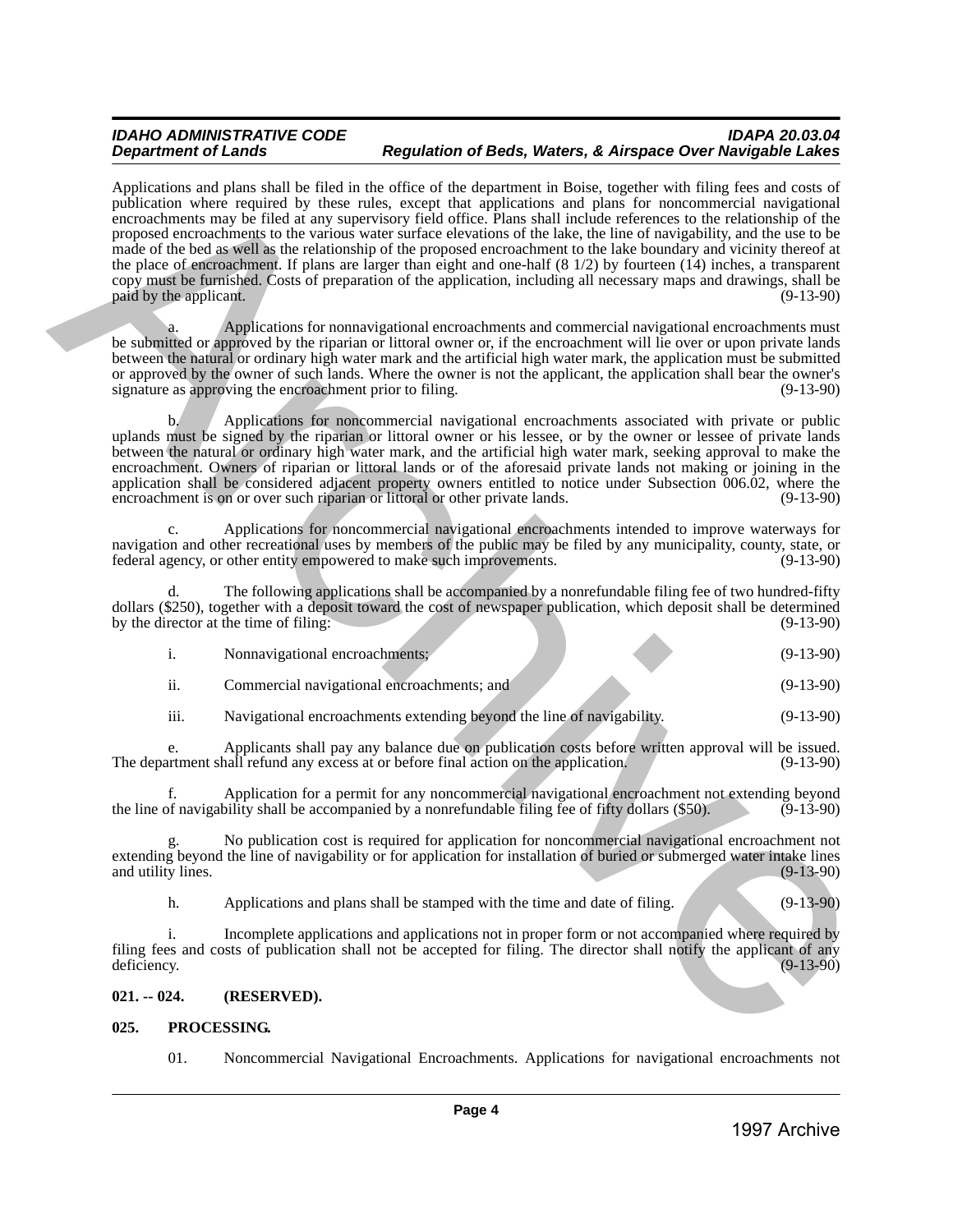extending beyond the line of navigability and not intended primarily for commercial use will be processed with a minimum of procedural requirements and shall not be denied except in the most unusual of circumstances. No newspaper publication, formal appearance by the applicant, or hearing is contemplated. (9-13-90) newspaper publication, formal appearance by the applicant, or hearing is contemplated.

02. Adjacent Owners. If a proposed encroachment referred to in Subsection 025.01 may infringe upon the rights of an adjacent property owner, the director shall require the applicant to secure the written consent of the adjacent owner or require the applicant to serve notice of the pending application upon the adjacent owner by personal service, or by registered or certified mail return receipt requested, to his usual place of address, which, if not otherwise known, shall be the address shown on the records of the county treasurer or assessor. Satisfactory evidence of consent or service to the proper mailing address shall be filed with the department. (9-13-90)

Written Objections. If an adjacent property owner files written objections to the application with the director within ten (10) days from the date of service or receipt of notice of the application, the director shall fix a time and a place for hearing. In computing the time to object, the day of service or receipt of notice of the application shall not be counted. Objections must be received within the ten (10) day period by mail or hand delivery in the office of the department in Boise. If the last day of the period is Saturday, Sunday or a legal holiday, the time within which to object shall run until the end of the first business day thereafter. (9-13-90) to object shall run until the end of the first business day thereafter.

04. Unusual Circumstances. Even though no objection be filed by an adjacent property owner to a noncommercial navigational encroachment, if the director deems it advisable because of the existence of unusual circumstances, he may require a hearing. (9-13-90) circumstances, he may require a hearing.

05. Hearings. Hearings fixed by the director following an objection pursuant to Subsection 025.03 or the director's own determination pursuant to Subsection 025.04 shall be fixed as to time and place, but no later than sixty (60) days from date of acceptance for filing of the application. At the hearing the applicant and any adjacent owner filing timely objections may appear personally or through an authorized representative and present evidence. (9-13-90)

06. Decision. The director shall, within forty-five (45) days after close of the hearing provided for in Subsections 025.03 or 025.04 render a final decision and give notice thereof to the parties appearing before him either personally or by certified or registered mail. The final decision shall be in writing and shall include findings of fact and conclusions of law, separately stated.

07. Judicial Review. Any party appearing at a hearing who is adversely affected by a final decision of the director shall have a right to have the proceedings and final decision reviewed by the district court in the county where the encroachment is proposed by filing a notice of appeal within thirty (30) days from the date of the final decision. An adjacent property owner shall be required to deposit with the court a five hundred dollars (\$500) appeal bond insuring payment to the applicant of damages caused by delay and costs and expenses, including reasonable attorney fees, incurred on the appeal in the event the district court sustains the action of the director. The applicant need post no bond with the court to prosecute an appeal. EVALUATION INTO THE VALUATION AND THE INSURANCE INTERFERIC SYSTEM CONTINUES IN THE VALUATION CONTINUES IN CONTINUES IN CONTINUES IN A CONTINUES IN THE VALUATION CONTINUES IN THE VALUATION CONTINUES IN THE VALUATION CONT

08. Informal Disposition. Informal disposition may be made of an application by stipulation, agreed settlement or consent order entered into with the consent of the applicant and objecting adjacent property owners.

(9-13-90)

09. Formal Disposition. If notice to an adjacent owner is not required or if the adjacent owner has consented to the proposed encroachment under Subsection 025.02 and if an adjacent owner has failed to file objection to the proposed encroachment within the time allowed following service of notice under Subsection 025.03; and if the director does not set the application down following hearing under Subsection 025.04; the director shall act upon an application filed under Subsection 025.01 as expeditiously as possible but no later than sixty  $(60)$  days from receipt of the application and failure to act within such time shall constitute approval of the application. the application and failure to act within such time shall constitute approval of the application.

10. Nonnavigational and Commercial Navigational Encroachments. Upon receipt of an application for a nonnavigational encroachment, a commercial navigational encroachment, or for a navigational encroachment extending beyond the line of navigability, the director shall, within ten (10) days of acceptance for filing of the application, cause notice of the application to be published once a week for two (2) consecutive weeks in a newspaper of general circulation in the county in which the encroachment is proposed, however, that if the director orders a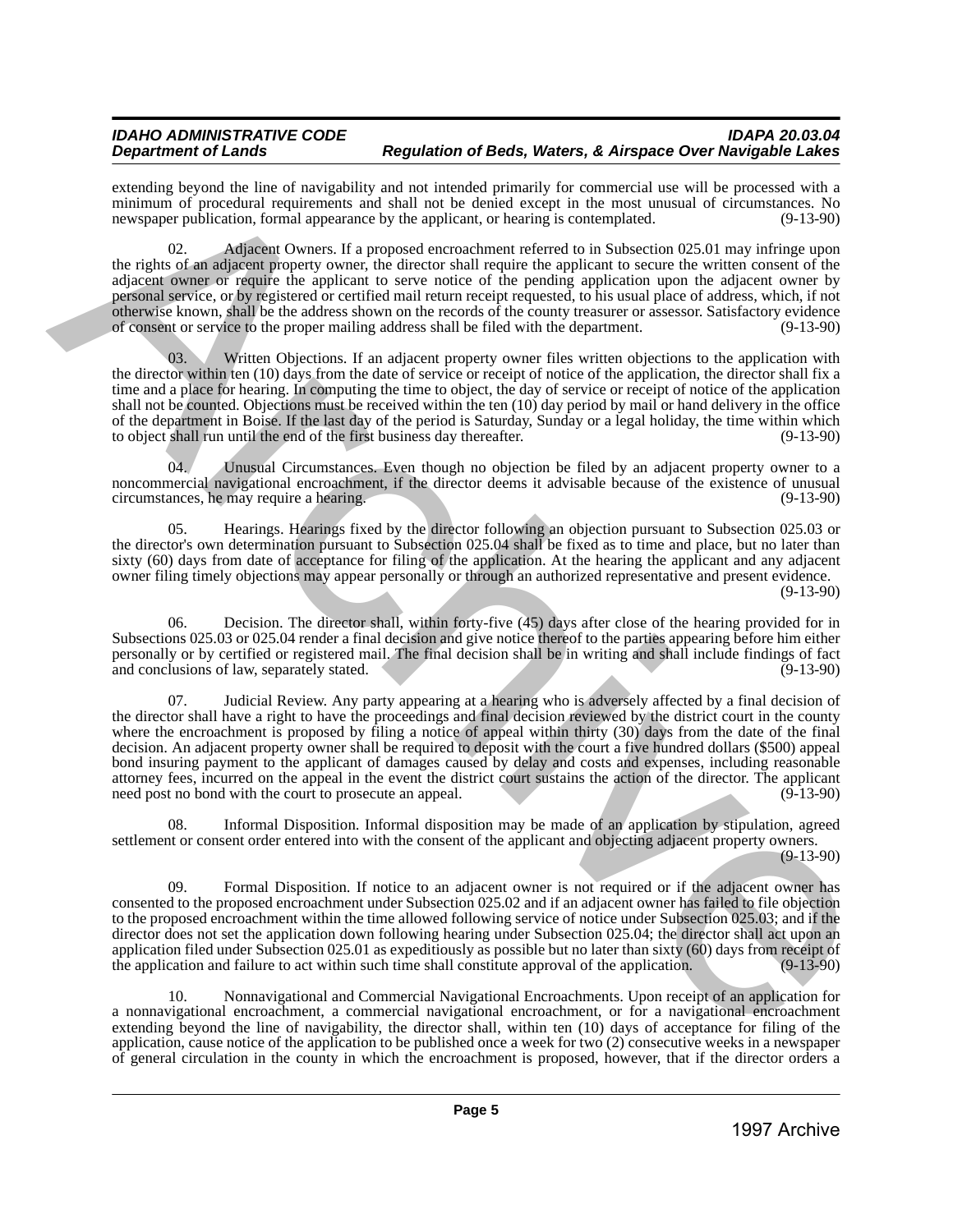hearing on the application in the first instance within the time for publication of the notice, the director shall dispense with publication of the notice of the application and shall proceed instead to publish notice of the hearing as provided in Subsection 025.13. Applications for installation of buried or submerged water intake lines and utility lines shall be exempt from the newspaper publication process. (9-13-90)

11. Agency Comments. Upon request or when the director deems it appropriate, the director may furnish copies of the application and plans to federal, state and local agencies and to adjacent property owners, requesting comment on the likely effect of the proposed encroachment upon adjacent property and lake value factors of navigation, fish and wildlife habitat, aquatic life, recreation, aesthetic beauty or water quality. Within thirty (30) days following receipt of a copy of the application and plans, such agencies shall notify the director of their opinions and recommendation, if any, for alternate plans determined by such agencies to be economically feasible to accomplish the purpose of the proposed encroachment without adversely affecting unreasonably adjacent property or<br>(9-13-90) other lake value factors.

12. Written Objections. Any resident of the state of Idaho, or a nonresident owner or lessee of real property adjacent to the lake in question, or any state, federal or local agency may, within thirty (30) days of the first date of publication file with the director written objections to the proposed encroachment and a request for a hearing on the application. Any person or agency requesting a hearing on the application shall deposit and pay to the director an amount sufficient to cover the cost of publishing notice of hearing provided in Subsection 025.13. (9-13-90)

13. Hearing. Notice of the time and place of hearing on the application shall be published by the director once a week for two (2) consecutive weeks in a newspaper in the county in which the encroachment is proposed, which hearing shall be held within ninety (90) days from the date the application is accepted for filing.

(9-13-90)

14. Hearing Participants. Any person may petition the director to appear and participate as a party in the hearing. Parties may present evidence, cross-examine witnesses and make argument on all issues involved subject to authority of the director to limit the same so as to prevent undue repetition or delay. Parties may appear in person or<br>(9-13-90) or an authorized representative. All hearings shall be open to the public. by an authorized representative. All hearings shall be open to the public.

15. Informal Disposition. Informal disposition may be made of an application set down for hearing by on, agreed settlement or consent order entered with the approval of the parties. (9-13-90) stipulation, agreed settlement or consent order entered with the approval of the parties.

16. Decision After Hearing. The director shall render a decision within forty-five (45) days after close of the hearing and a copy of his decision, together with findings of fact and conclusions of law, separately stated, shall be mailed to the applicant and to each person or agency appearing at the hearing and giving testimony in support of or<br>(9-13-90) in opposition to the proposed encroachment.

17. Judicial Review. Any applicant or other aggrieved party so appearing at a hearing shall have the right to have the proceedings and final decision of the director reviewed by the district court in the county in which the encroachment is proposed by filing a notice of appeal within thirty (30) days from the date of the final decision. The applicant need post no bond with the court to prosecute an appeal. Any other aggrieved party shall be required to deposit with the court a five hundred (\$500) appeal bond insuring payment to the applicant of damages caused by delay and costs and expenses, including reasonable attorney fees, incurred on the appeal in the event the district court sustains the action of the director.

18. Decision Where No Hearing; Reconsideration. In the event no objection to the proposed encroachment is filed with the director and no hearing is requested under Subsection 025.12, or ordered by the director under Subsection 025.10, the director, based upon his investigation and considering the economics of the navigational necessity, justification or benefit, public or private, of such proposed encroachment as well as its detrimental effects, if any, upon adjacent real property and lake value factors of navigation, fish and wildlife habitat, aquatic life, recreation, aesthetic beauty or water quality, shall prepare and forward to the applicant either personally or by registered or certified mail, his decision. The applicant, if dissatisfied therewith, shall have twenty (20) days from the date if he requests reconsideration thereof. If reconsideration is requested, the director shall set a time and place for reconsideration, not to exceed thirty (30) days from receipt of the request, at which time and place the applicant may appear in person or through an authorized representative. Upon conclusion of reconsideration, the director shall by personal service or by registered or certified mail notify the applicant of his consideration. (9-13-90) bearing the training valid in the mean within the line bepolaring clusters of the stock the state in the state in the state in the state in the state in the state in the state in the state in the state in the state in the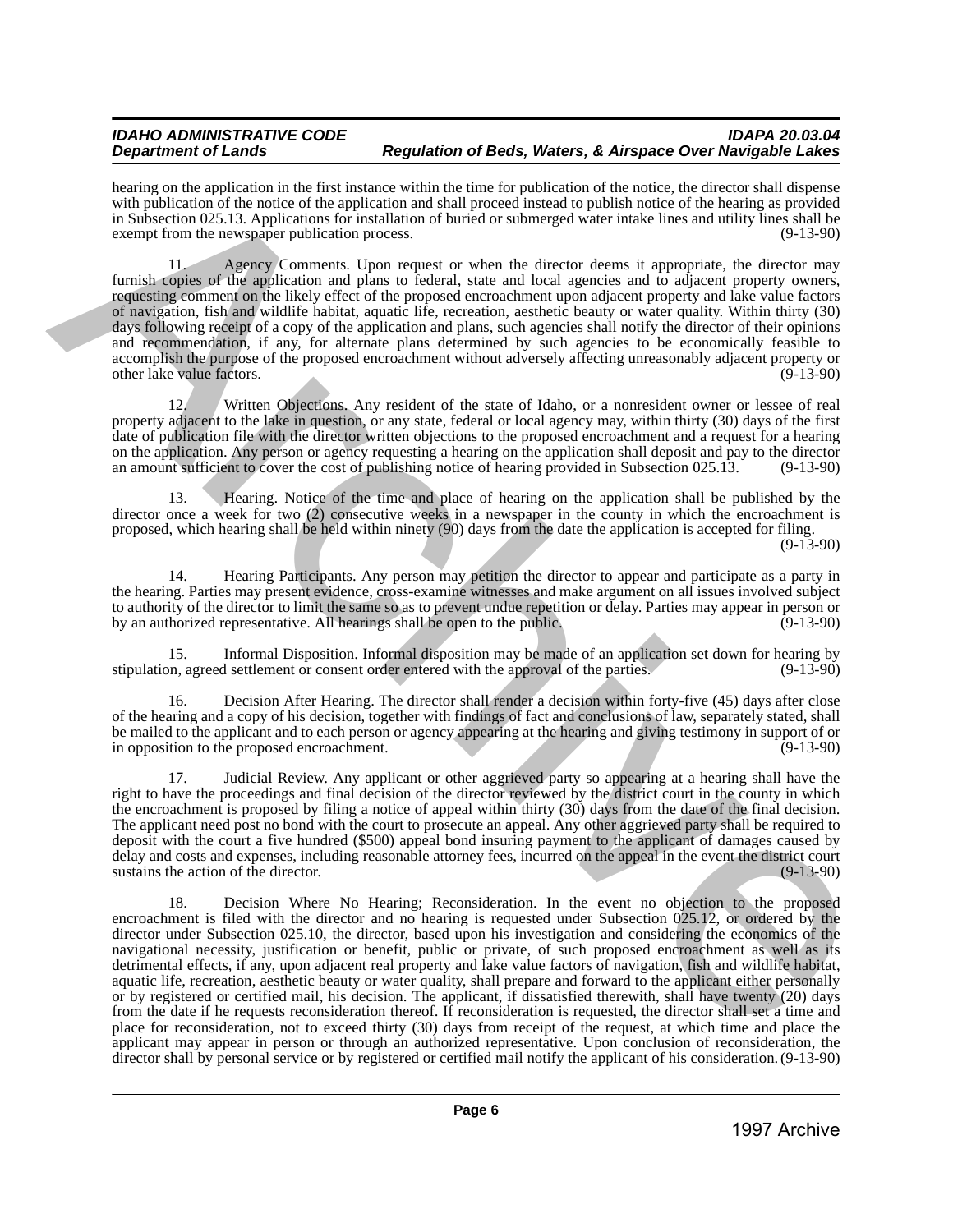19. Judicial Review. If aggrieved by the reconsidered decision, the applicant may appeal to the district court in the county where the encroachment is proposed by filing a notice of appeal within thirty  $(30)$  days from the date of the director's reconsidered decision. An appeal bond need not be posted with the court.  $(9-13$ date of the director's reconsidered decision. An appeal bond need not be posted with the court.

20. Factors in Decision. In recognition of continuing private property ownership of lands lying between the natural or ordinary high water mark and the artificial high water mark, the director shall consider unreasonable adverse effect upon adjacent property and undue interference with navigation the most important factors to be considered in granting or denying an application for either a nonnavigational encroachment or a commercial navigational encroachment not extending below the natural or ordinary high water mark. If no objections have been filed to the application and no hearing has been requested or ordered by the director, or, if upon reconsideration of a decision disallowing a permit, or following a hearing, the director determines that the benefits, whether public or private, to be derived from allowing such encroachment exceed its detrimental effects, he shall grant the permit. 1991. a) alternative Research is the total particle detection, the third method in the specific detection of the content of the content of the content of the content of the content of the content of the content of the con

(9-13-90)

21. Revocation. Revocation or withdrawal of a permit shall conform to the requirements of Section 67-  $5214(c)$ , Idaho Code.

## <span id="page-6-0"></span>**026. -- 049. (RESERVED).**

#### <span id="page-6-1"></span>**050. RECORDATION.**

Recordation of an issued permit in the records of the county in which an encroachment is located shall be a condition of issuance of a permit and proof of recordation shall be furnished to the department by the permittee before a permit becomes valid. Such recordation shall be at the expense of the permittee. Recordation of an issued permit serves only to provide constructive notice of the permit to the public and subsequent purchasers and mortgagees, but conveys no other right, title, or interest on the permittee other than validation of said permit. (Idaho Code Section 58-1306(e))

(9-13-90)

#### <span id="page-6-2"></span>**051. -- 054. (RESERVED).**

#### <span id="page-6-3"></span>**055. LEASES AND EASEMENTS.**

Lease or Easement Required. As a condition of the permit, the director may require a lease or easement for use of any part of the state-owned bed of the lake. NOTE: This rule is intended to grant the state recompense for the use the state-owned bed of a navigable lake where reasonable and it is not intended that the director withhold or refuse to grant such lease or easement if in all other respects the proposed encroachment would<br>(9-13-90) (9-13-90) be permitted.  $(9-13-90)$ 

02. Cost. Cost of a lease or easement to the applicant may be based on the value of the property and the impairment of the state's right to control it, severance damage, or upon a flat rate fee but shall be reasonable and as a recompense to the state for the use of its property. recompense to the state for the use of its property.

03. Commercial Uses. Occupancy and use of state-owned beds by commercial encroachments, marinas, log storage, condominium docks, or other commercial uses will be authorized, if at all, only by a permit and lease if determined by the director to be an appropriate use of submerged lands and in accordance with approved zoning use set by the proper authority for that area. zoning use set by the proper authority for that area.

Seawalls, Breakwaters, Quays. Seawalls, breakwaters and quays on or over state-owned beds, designed primarily to create additional land surface, will be authorized, if at all, by a permit and lease or easement, upon determination by the director to be an appropriate use of submerged lands. (9-13-90) upon determination by the director to be an appropriate use of submerged lands.

Submerged Land Leases. The policy, procedure and consideration for leases shall be governed by<br>on State-owned Submerged Lands. IDAPA 20.03.17. Rules for Leases on State-owned Submerged Lands, IDAPA 20.03.17.

06. Submerged Land Easements. The policy, procedure and consideration for easements shall be governed by Rules for Easements on State-owned Submerged Lands and Formerly Submerged Lands, IDAPA 20.03.09. (9-13-90)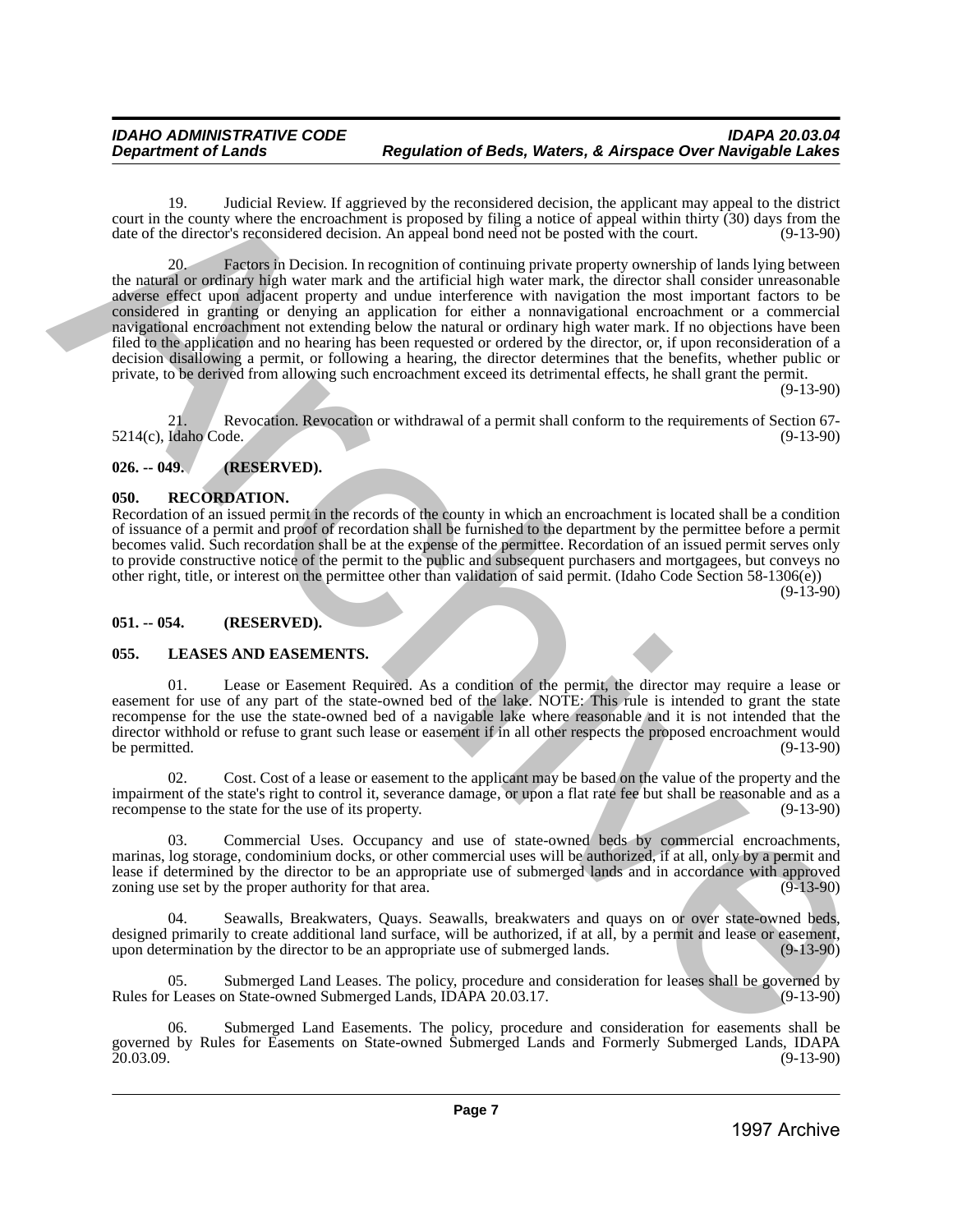#### <span id="page-7-0"></span>**056. -- 059. (RESERVED).**

#### <span id="page-7-1"></span>**060. INSTALLATION.**

01. Installation Only After Permit Issued. Installation or construction of an encroachment may commence only when the permit is issued or when the director notifies the applicant in writing that installation may be commenced or when the director has failed to act in accordance with Subsection 025.09. (9-13-90)

02. Construction. Where feasible, all docks, piers or similar structures shall be constructed so as to protrude as nearly as possible at right angles to the general shoreline and shall be constructed so as not to interfere with docks, piers, or similar structures presently existing or likely to be installed to serve adjacent properties.

(9-13-90)

03. Water Access. Docks, piers or other works may extend to a length that will provide access to a water depth that will afford sufficient draft for water craft customarily in use on the particular body of water during the normal low water period, except that no structure may extend beyond the normal accepted line of navigability established through use unless additional length is authorized by permit or order of the director. If a normally accepted line of navigability has not been established through use, the director may from time to time as he deems necessary, after public hearing, designate a line of navigability for the purpose of effective administration of these<br>(9-13-90) rules. (9-13-90)

04. Excavated or Dredged Channels. Excavated or dredged channels or basins may be authorized to facilitate access to navigable waters. Whenever practical, such channels and basins shall be located to serve more than one riparian or littoral owner. Excavation or dredging normally shall be carried on during the low water period, unless exceptions are approved by the director on a showing of reasonable necessity for work to proceed at some other time. Material removed during excavation or dredging shall be carried and deposited at a point above normal flood water levels, except in cases where an applicant can satisfy the director that an alternative plan for disposition of such material is feasible and will not have an unreasonably adverse effect upon other lake values, including water quality. Additional conditions may be called for in the permit. (9-13-90) quality. Additional conditions may be called for in the permit. **1997 - Archive Constrainer Constrainer International Constrainer Constrainer Constrainer Constrainer Constrainer Constrainer Constrainer Constrainer Constrainer Constrainer Constrainer Constrainer Constrainer Constrainer** 

05. Presumed Adverse Effect. It will be presumed, subject to rebuttal, that commercial navigational encroachments or nonnavigational encroachments will have an adverse effect upon adjacent property if located closer than twenty-five (25) feet to adjacent property lines and that noncommercial navigational encroachments will have a like adverse effect upon adjacent property if located closer than ten (10) feet from adjacent property lines. Consent of the adjacent owner or owners will automatically rebut the presumption. These distance limits shall not apply to excavated or dredged channels or basins. excavated or dredged channels or basins.

06. Weather Conditions. Encroachments shall be designed and installed to withstand normally anticipated weather conditions in the area. Docks, piers and similar structures shall be adequately secured to pilings<br>or anchors to prevent displacement due to ice, wind and waves. (9-13-90) or anchors to prevent displacement due to ice, wind and waves.

07. Markers. If the director determines that an encroachment is not of sufficient size to be readily seen or which poses a hazard to navigation, he shall specify in the permit approved markers to identify clearly the extent and size of the encroachment. (9-13-90) and size of the encroachment.

Removal of Waste. Pilings, anchors and other structures, or material or waste at the site of the installation or reinstallation and not used as a part of the encroachment shall be removed from the water at the time of the installation or reinstallation to a point above normal flood water levels; provided, however, that this shall not be construed to prevent the use of trash booms for the temporary control of floatable piling ends and other floatable materials in a securely maintained trash boom, but approval for a trash boom shall be required as part of a permit.

(9-13-90)

09. Seawalls or Breakwaters. Seawalls or breakwaters built upon the lake for use in aid of navigation will not be authorized below the level of normal low water without an extraordinary showing of need; provided, however that this shall not apply to floating breakwaters secured by piling and used to protect private property from recurring wind, wave or ice damage, or used to control traffic in busy areas of lakes. (9-13-90) recurring wind, wave or ice damage, or used to control traffic in busy areas of lakes.